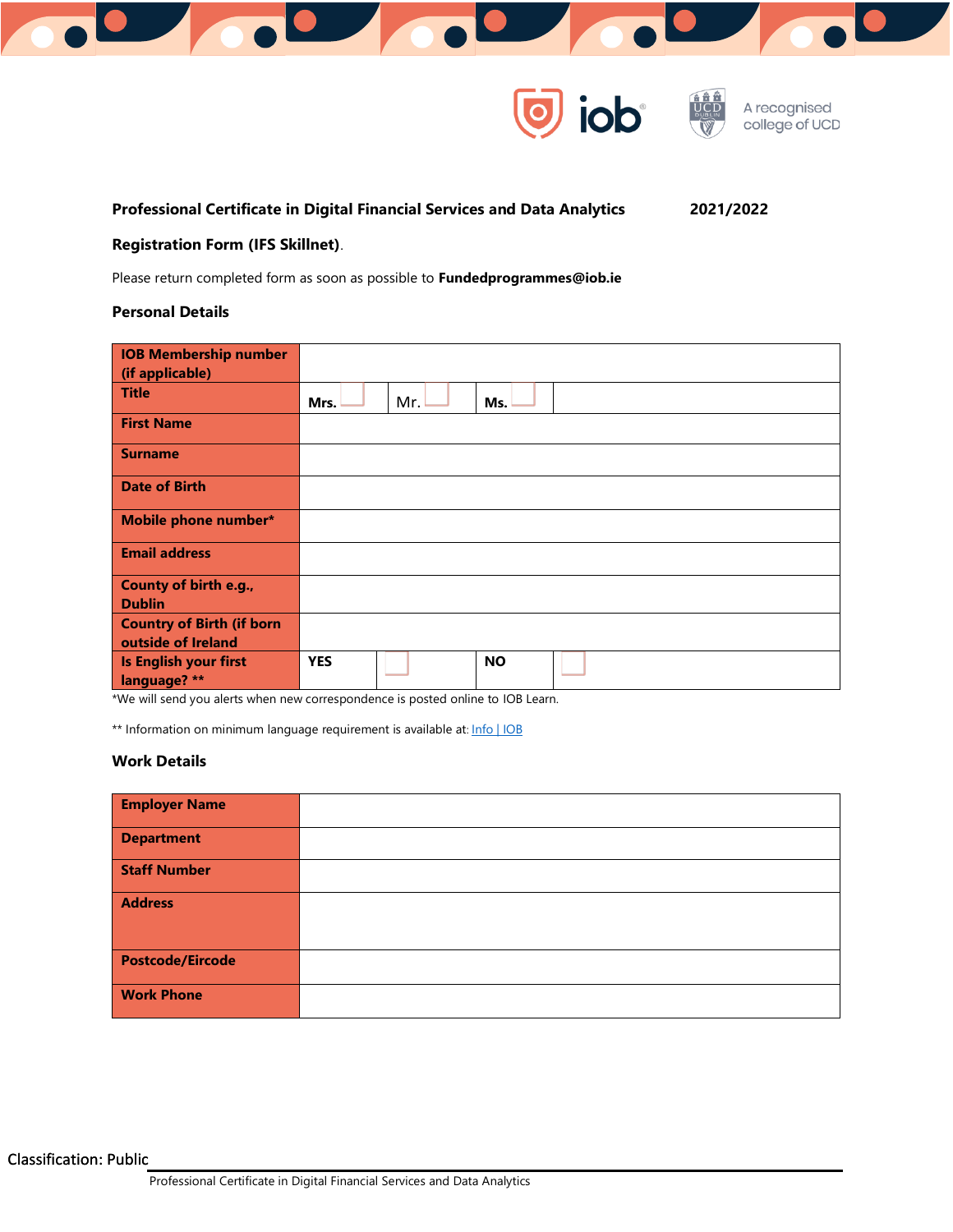



#### **Home Details**

| <b>Address</b>          |  |
|-------------------------|--|
| <b>Postcode/Eircode</b> |  |
| <b>Home Phone</b>       |  |

Note: All postal correspondence is sent to your work address unless requested otherwise. IOB does not accept responsibility for correspondence sent to home addresses.

Please tick here if you would prefer your postal correspondence to be sent to your home address. □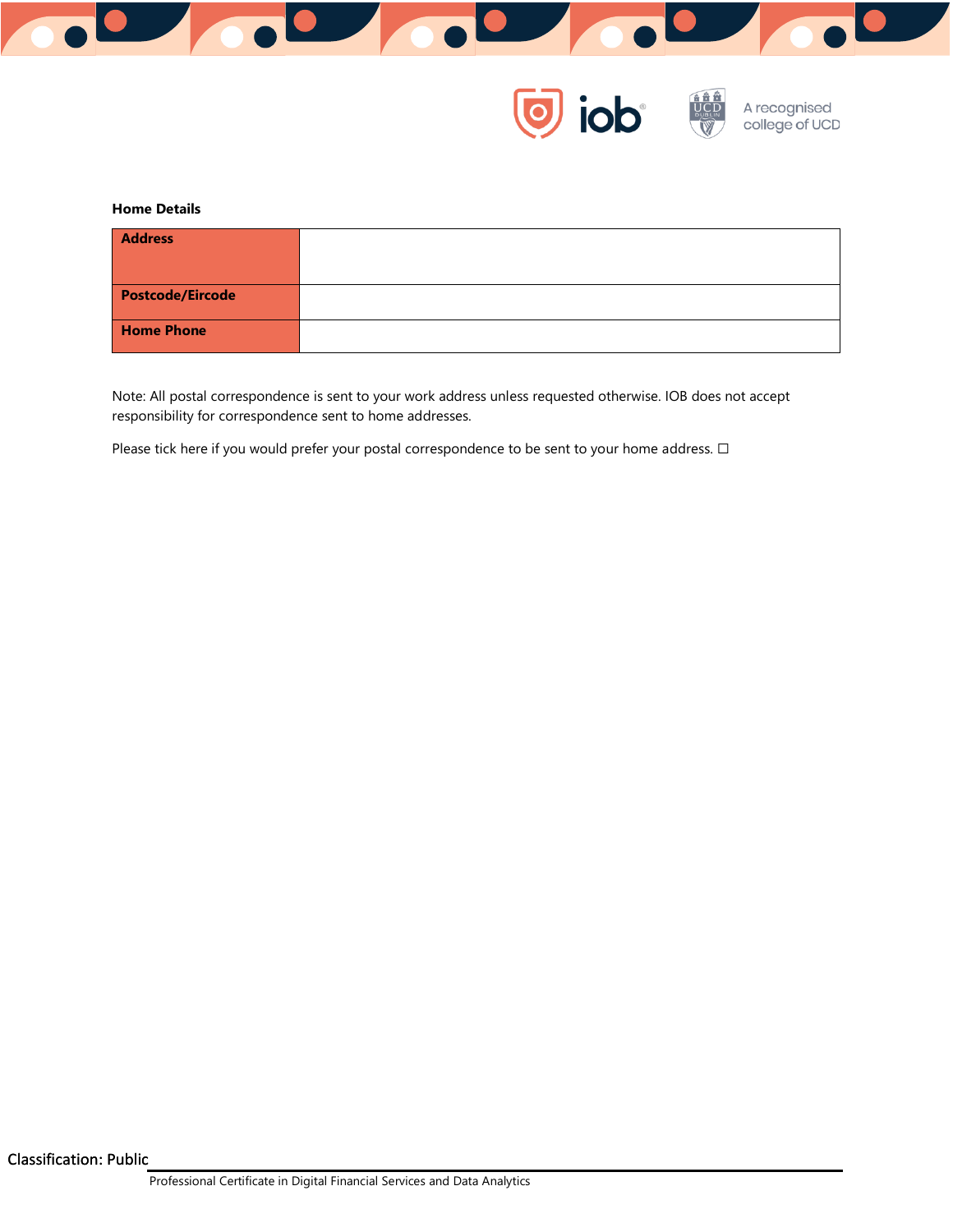



# **COURSE SECTION**

| <b>Module</b>                                                       | <b>Trimester</b> | <b>Exam</b><br><b>Information</b>                                                                 | <b>IOB Fee</b> | <b>IFS Skillnet</b><br><b>Funded Fee</b> | <b>Module Selection</b> |  |
|---------------------------------------------------------------------|------------------|---------------------------------------------------------------------------------------------------|----------------|------------------------------------------|-------------------------|--|
| Digital Financial<br>Services*                                      | Autumn<br>Spring | 31st January 2022<br>100% continuous<br>assessment<br>31st May 2022                               | €550           | €400                                     |                         |  |
|                                                                     |                  |                                                                                                   |                |                                          |                         |  |
| Introduction to Data<br>Analytics for Financial<br>Services*        | Autumn<br>Spring | 31st January 2022<br>100% continuous<br>assessment<br>31st May 2022                               | €550           | €400                                     |                         |  |
|                                                                     |                  |                                                                                                   |                |                                          |                         |  |
| Applications of Data<br>Analytics in Digital<br>Financial Services* | Spring<br>Summer | 31 <sup>st</sup> May 2022<br>100% continuous<br>assessment<br>30 <sup>th</sup> Septermber<br>2022 | €550           | €400                                     |                         |  |
|                                                                     |                  |                                                                                                   |                |                                          |                         |  |

\***Modules must be completed in the below order 1. Digital Financial Services 2. Introduction to Data Analytics for Financial Services3. Applications of Data Analytics in Digital Financial Services.**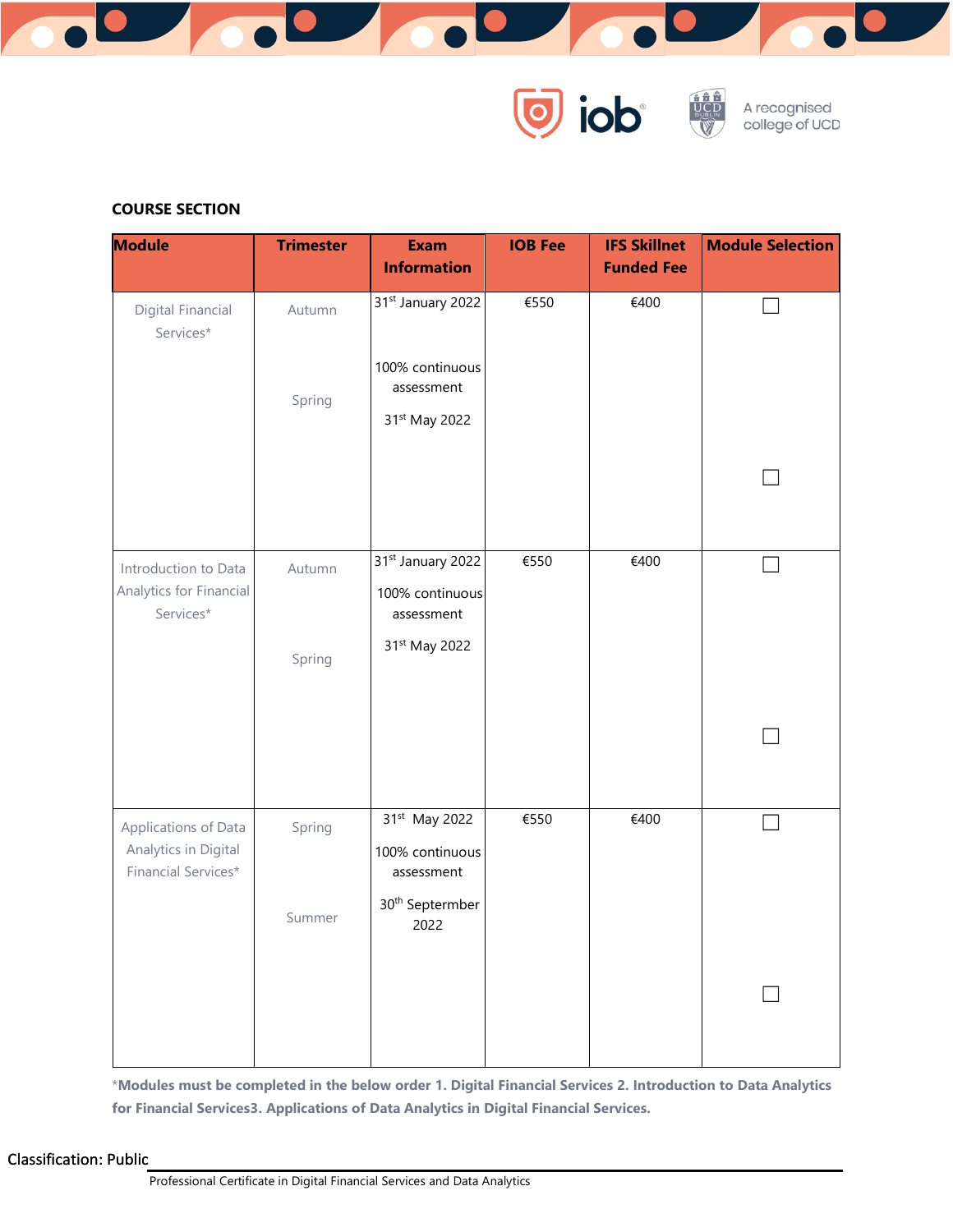

 $\overline{\textcolor{blue}{\bullet}}$  iob

A recognised<br>college of UCD

# **RECOGNISED PRIOR LEARNING**

Credits for recognised prior learning may be available. Go to [Info | IOB](https://iob.ie/info/student-info#exams-and-regulations) Note: you can only apply for recognised prior learning on initial admission to the programme.

# **LECTURE DELIVERY 2021-2022**

Module delivery will be online for 2021-2022

## **EXAM DELIVERY 2021-2022**

Exams will be delivered online for 2021-2022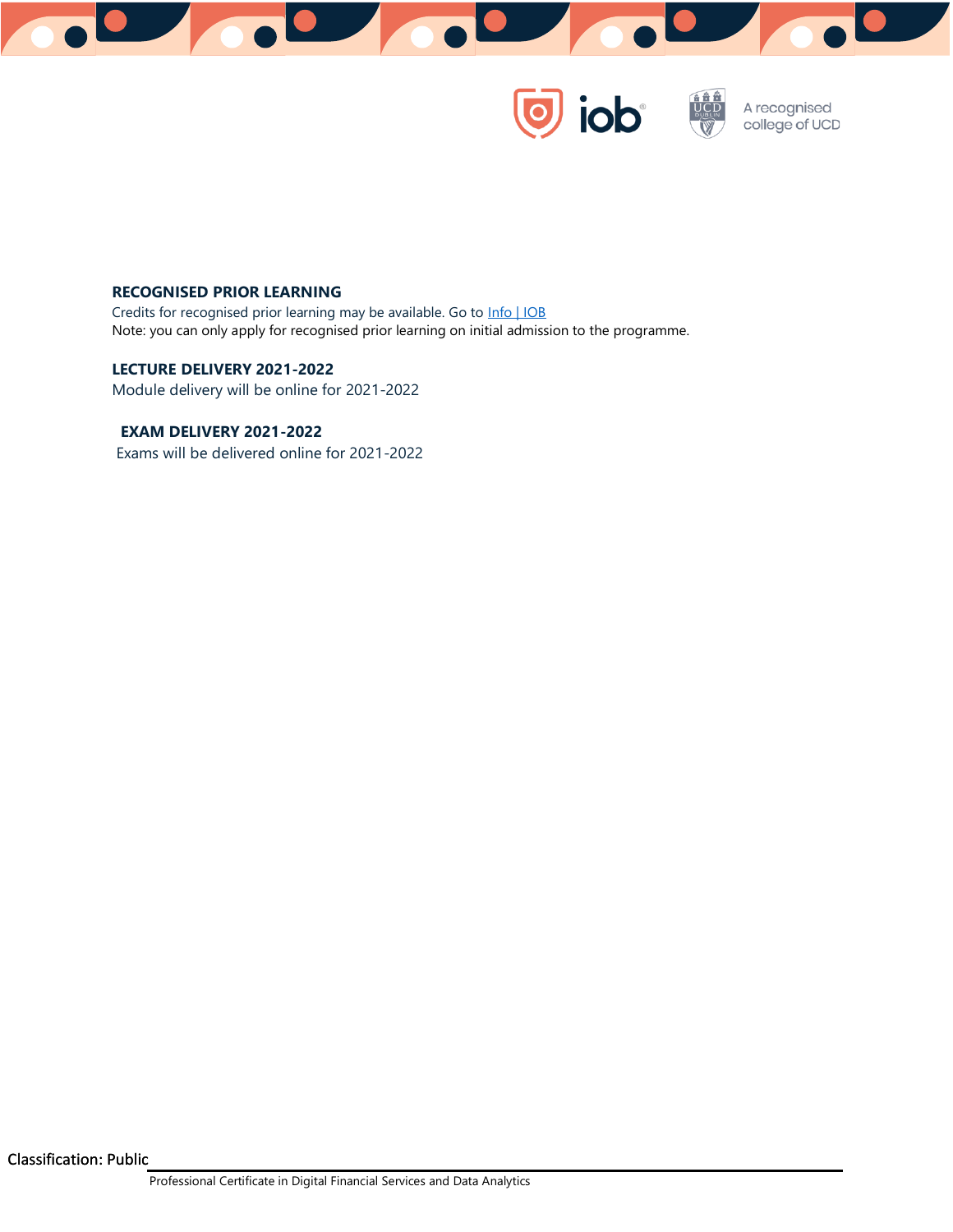



# **EMPLOYEE FUNDING**

If you are taking part in the programme in a private capacity and funding the programme fees yourself (i.e., outside the course of your employment) you may indicate that your information should not be disclosed to your employer by ticking the box below.

I can confirm that I am participating in this programme outside the course of my employment and funding the programme myself  $□$ 

#### **Declaration**

I wish to apply programme registration of IOB. I have read in full, understand and agree to be bound by the terms and conditions of the programme and referred to online at www.iob.ie/terms. I understand that as a student of IOB, I am bound by the academic regulations available from *iob.ie.* 

Signature

| $\sim$<br>≃<br>◡<br>$\overline{\phantom{a}}$<br>$\overline{\phantom{a}}$ |  |  |  |  |  |
|--------------------------------------------------------------------------|--|--|--|--|--|
|                                                                          |  |  |  |  |  |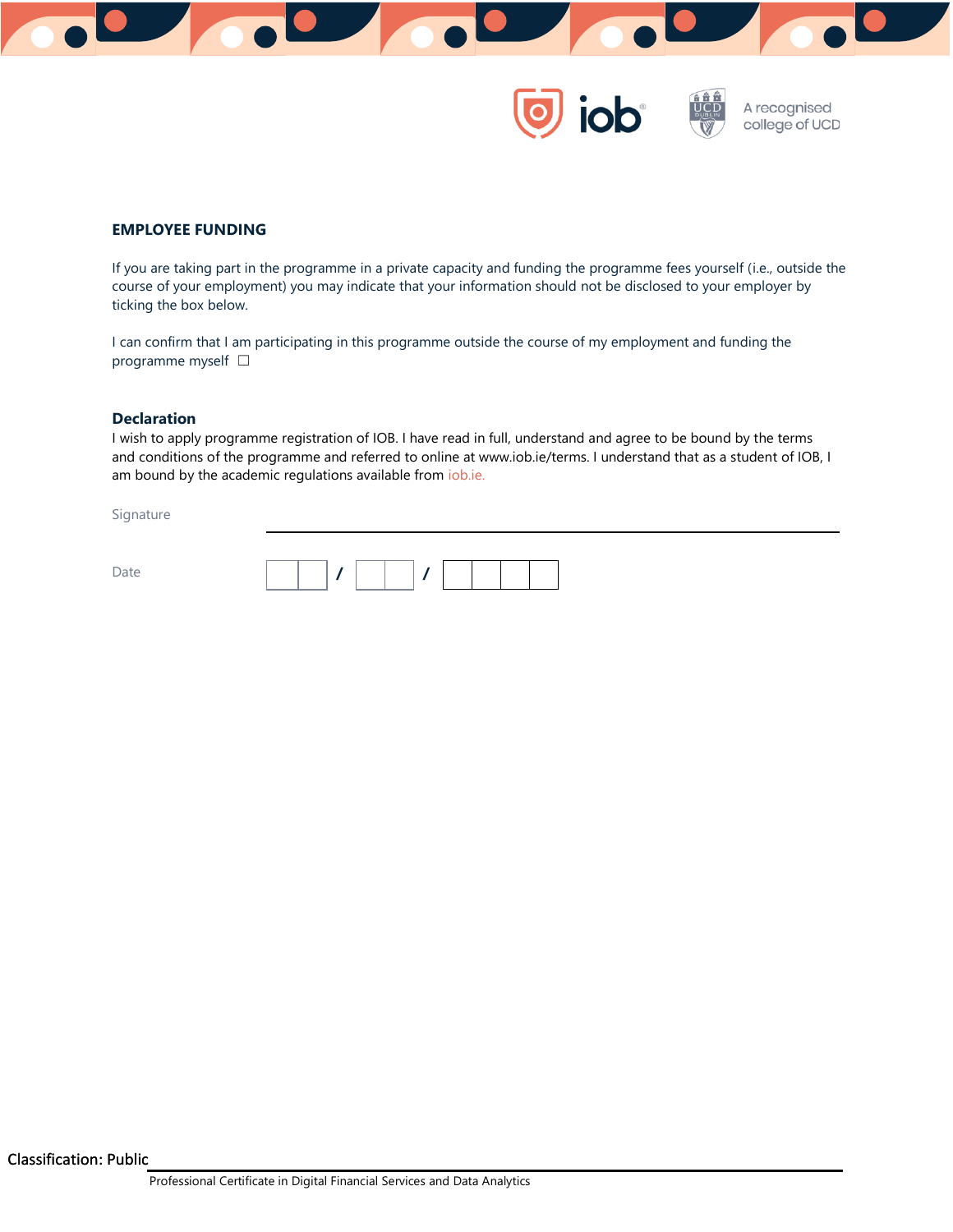



#### **PAYMENT AUTHORISATION**

#### **COMPLETION OF ALL DETAILS IS REQUIRED.**

Select **one** of the payment options below and ensure to fully complete the option selected.

 $\Box$  Option 1 – Invoice my employer, details and Company Authorisation below:

I authorise IFS/Skillnet/IOB to issue an invoice in respect of programme fees selected overleaf. confirm that payment will be made on receipt of invoice.

| <b>Purchase order number</b>       |  |
|------------------------------------|--|
| (if applicable)                    |  |
| <b>Company name</b>                |  |
| (to appear on invoice)             |  |
| <b>Company address</b>             |  |
| (to appear on invoice)             |  |
| <b>Authorised signatory.</b>       |  |
| (the person in your company who    |  |
| has responsibility for authorising |  |
| invoices for training programme    |  |
| fees)                              |  |
|                                    |  |
| <b>Email Address</b>               |  |
|                                    |  |
| <b>Phone number</b>                |  |
|                                    |  |
| <b>Signature</b>                   |  |
|                                    |  |
| <b>Date</b>                        |  |

 $\Box$  Option 2 – Payment made directly to IFS Skillnet by EFT (online transfer), if you wish to pay by this method,

please contact IFS Skillnet directly. Contact details for IFS SKillnet are available a[t www.ifsskillnet.ie/contact-us](http://www.ifsskillnet.ie/contact-us) Note: If you wish to make payment by EFT (online transfer), you must submit a letter from your employer to IFS Skillnet stating that the candidate/student will be reimbursed once the programme is complete. A template for the letter of financial support is available a[t www.ifsskillnet.ie/letter-of-financial-support](http://www.ifsskillnet.ie/letter-of-financial-support) )

#### *Note: We regret that we are unable to accept payment by credit/debit card*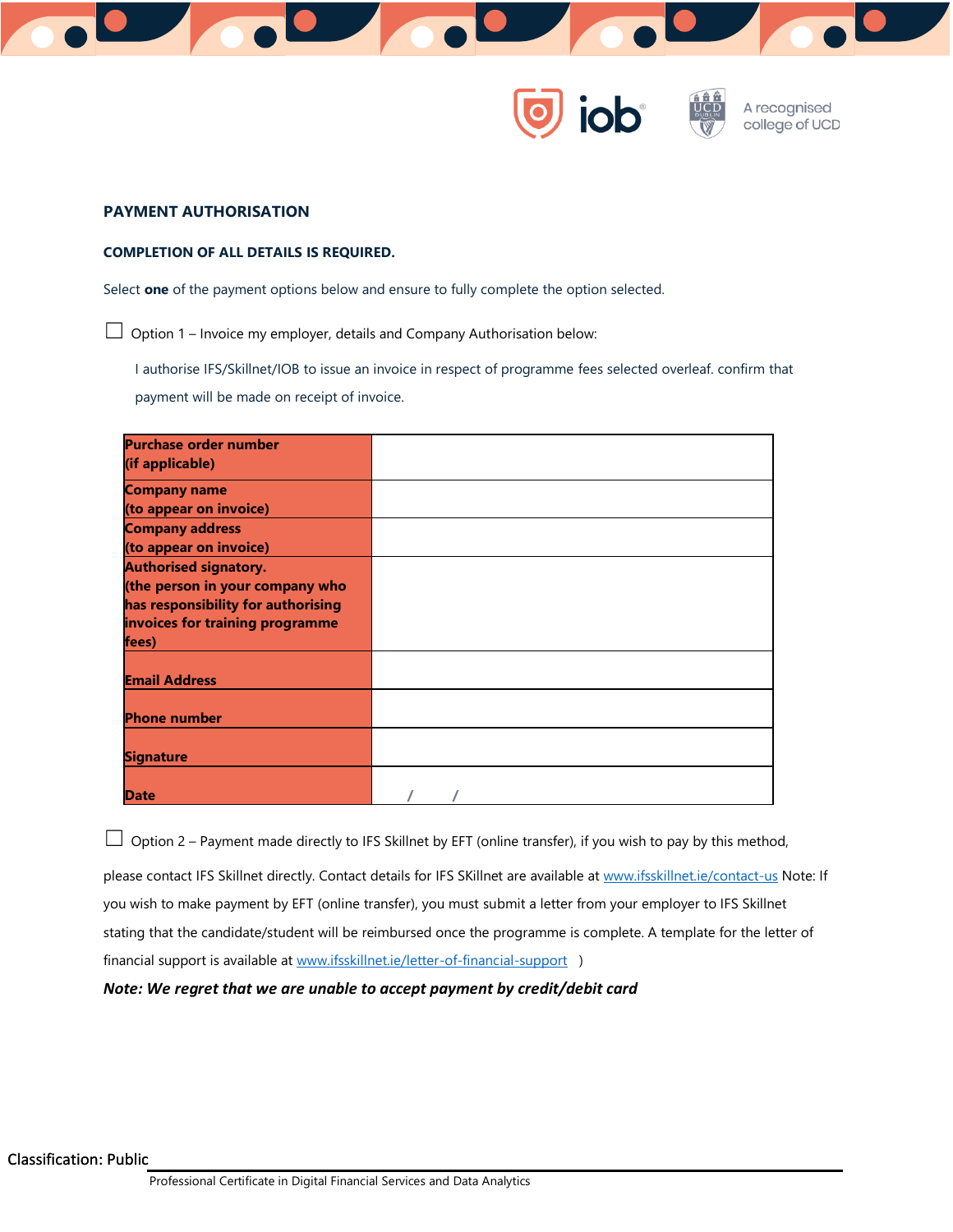

iob

A recognised college of UCD

# **ADDITIONAL PRODUCTS AND SERVICES**

From time-to-time, IOB would like to keep you updated about products and services which we will offer by email, post, SMS and other electronic means.

If you would prefer **not** to receive these updates, please tick the relevant box(es) below:



If you have previously opted out of receiving updates on additional products and services and now wish to receive updates, please manage your preferences under 'My Details' in IOB Learn at [iob.ie](http://www.iob.ie/)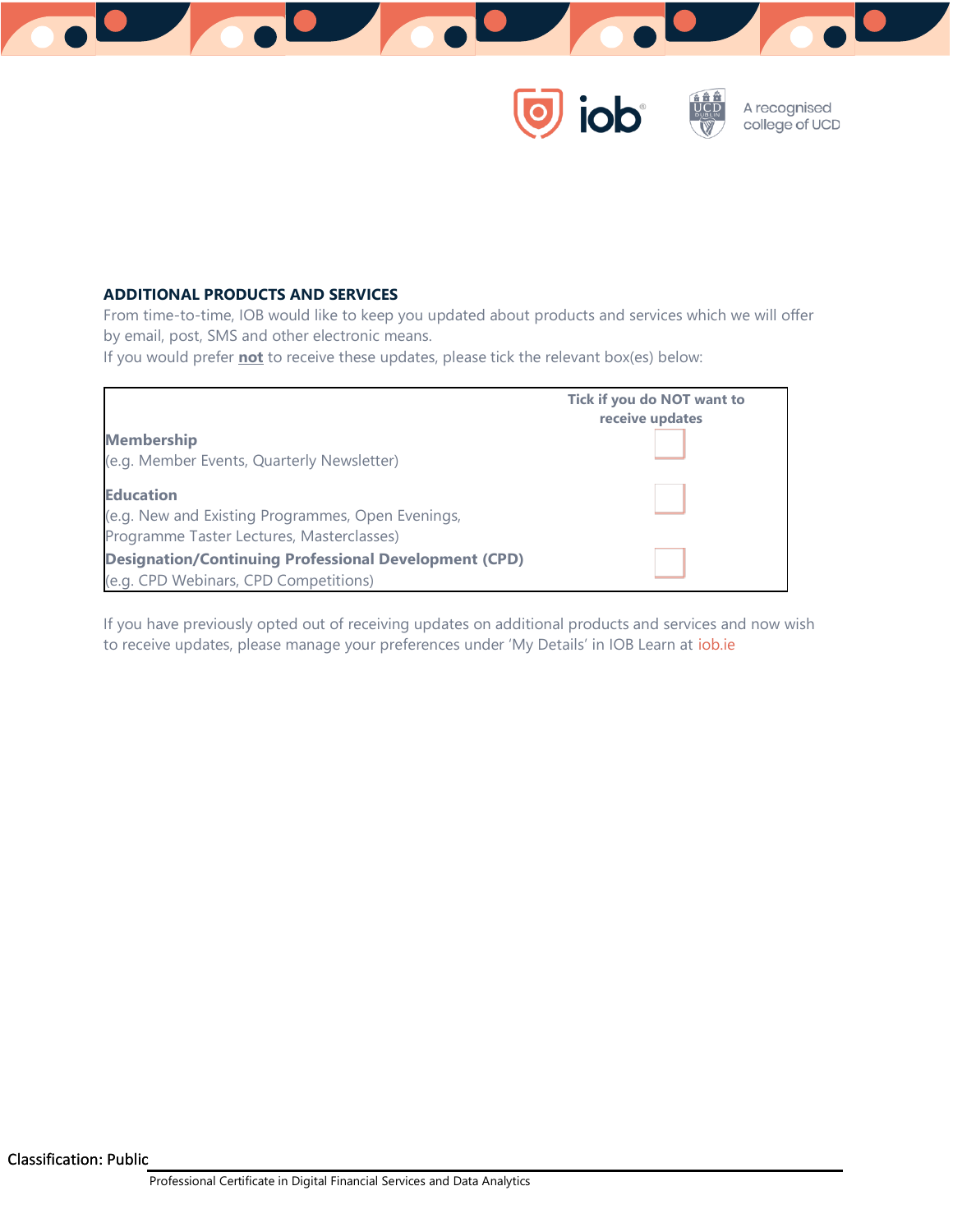



# **DATA PROTECTION NOTICE**

The Institute of Bankers in Ireland (trading as IOB) takes privacy and the protection of our member, affiliate member, student and designate very seriously. In this notice, we explain why we collect your personal information, how we use it and how you can interact with us about it.

#### **Who are we?**

When we talk about "IOB", or "us" or "we" in this notice we are taking about IOB

#### **Data Protection Officer**

Our Data Protection Officer oversees how we collect, use, share and protect your information to ensure that your rights are fulfilled. You may contact our Data Protection Officer at [dataprotection@iob.ie](mailto:dataprotection@iob.ie) or by writing to: Data Protection Officer IOB 1 North Wall Quay Dublin 1

#### **How we collect information about you?**

We collect personal information from you, for example when you become a member, become and affiliate member, in order to, create an account on IOB Learn; register to an education programme; apply for information on our products and services; apply for a designation/CPD scheme or express an interest in one of our programmes or a progarmme offered in association with one of our educational partners. We also collect information through our websites, social media, the IOB Learn application and our CCTV footage. Our websites use "cookie" technology. A cookie is a little piece of text that our server places on your device when you visit any of our websites or applications. They help us make the sites work better for you. When you apply to us for products and services and during the time you avail of these, we may verify your identity. We may do this by sending and receiving information about you, to and from third parties including your employer.

Cookie technology is also used on the IOB Learn application by EdCast, which operates the IOB Learn application on our behalf. EdCast is responsible for cookies on IOB Learn and you may consult the cookies policy on iob.edcast.eu for further details.

#### **What information do we collect about you?**

In order to provide our service to you, we collect identifying, contact, employment and, where relevant, payment information from you when you fill out this application form. We may also collect and process personal data in connection with our ongoing relationship with you, such as via your online CPD record, correspondence and calls with you in relation to you, and in relation to your participation as a member in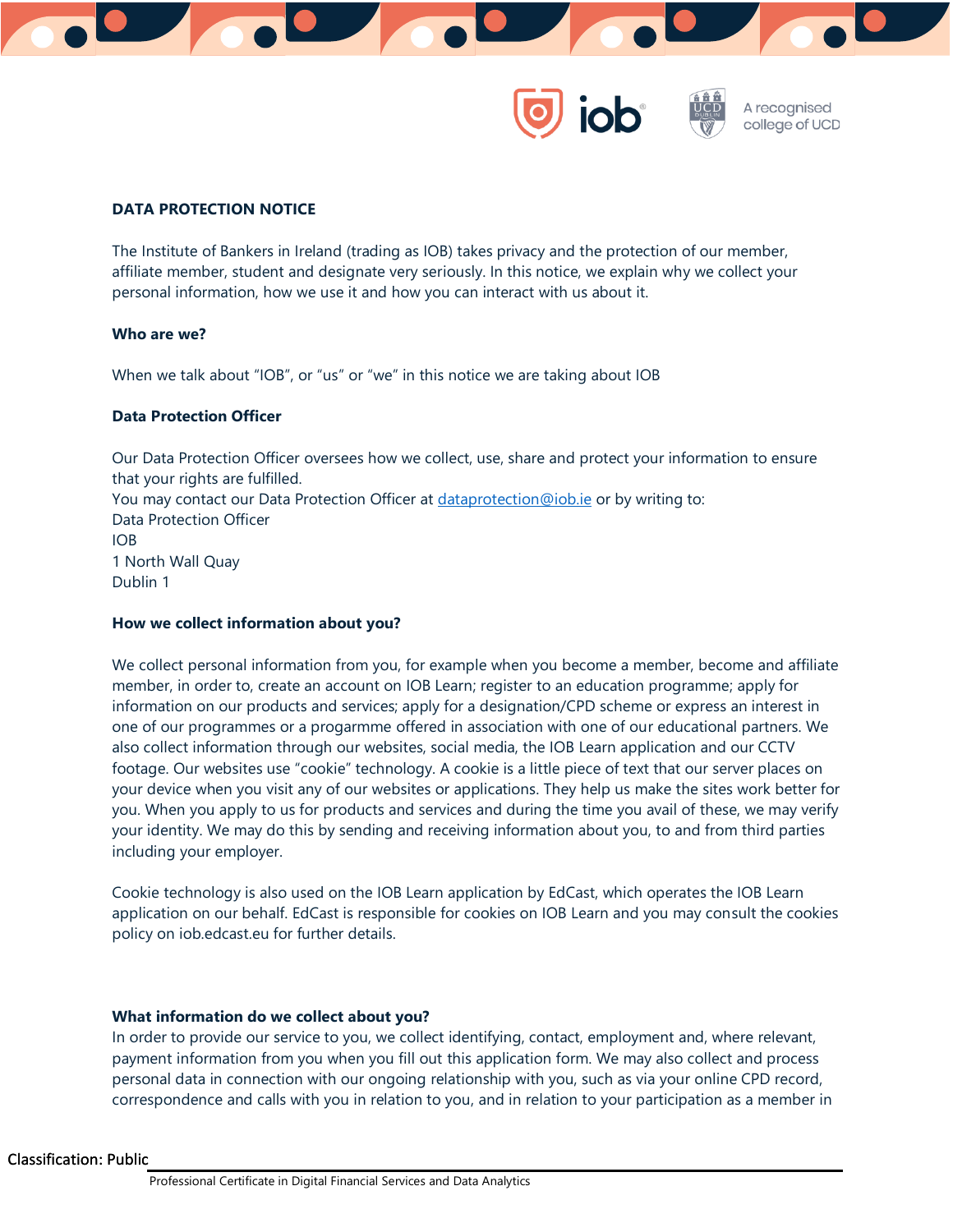

events organised by us. From time-to-time we may collect personal data relating to you from third party sources, such as your employer.

#### **How we keep your information safe**

We use technical and organisational measures to protect your personal information from unauthorized access, to maintain data accuracy and to help ensure the appropriate use of your personal information. These security measures include encryption of your personal information, firewalls, intrusion detection systems, 24/7 physical protection of facilities where your personal information is stored, background checks for personnel that access physical facilities, and strong security procedures across all service operations. We use strong encryption algorithms for the transmission and storage of your information. When you contact us to ask about your information, we may ask you to identify yourself. This is to help protect your information.

# **How long do we keep your information form?**

How long we hold your information depends on the nature of the information and the purposes for which it is processed. We determine appropriate retention periods which meet our academic, legal and regulatory obligations. We hold your information while you are a member, affiliate member, student or designate and for a period of time after that. We do not hold it for longer than necessary. If the purpose for which the information was obtained has ceased and the personal information is no longer required, the personal data will be deleted or anonymised (i.e., all identifying characteristics are removed).

#### **Meeting our academic, legal and regulatory obligations**

To meet our academic, regulatory, and legal obligations, we collect some of your personal information, verify it, keep it up-to-date through regular checks, and delete it once we no longer have to keep it. We may also gather information about you from third parties to help us meet our obligations. If you do not provide the information we need, or help us keep it up-to-date, we may not be able to provide you with our products and services.

To use your information lawfully, we rely on one or more of the following legal bases:

- your consent.
- necessary for the performance of a contract with you:
- necessary for compliance with a legal obligation (e.g. "Minimum Competency Code", "Fitness & Probity", Universities Act 1997).
- necessary to protect the vital interests of you or others.
- necessary for the performance of a task carried out in the public interest; or
- necessary for the purposes of our legitimate interests, including to pursue our goals and promote our services, or the legitimate interests of a third party (e.g. your employer). We will not process your personal data for these purposes if to do so would constitute an unwarranted interference with your own interests, rights and freedoms.

#### **Consent**

Sometimes we need your explicit consent to use your personal information. When we use sensitive personal information about you, such as health data, for example when you request a maternity leave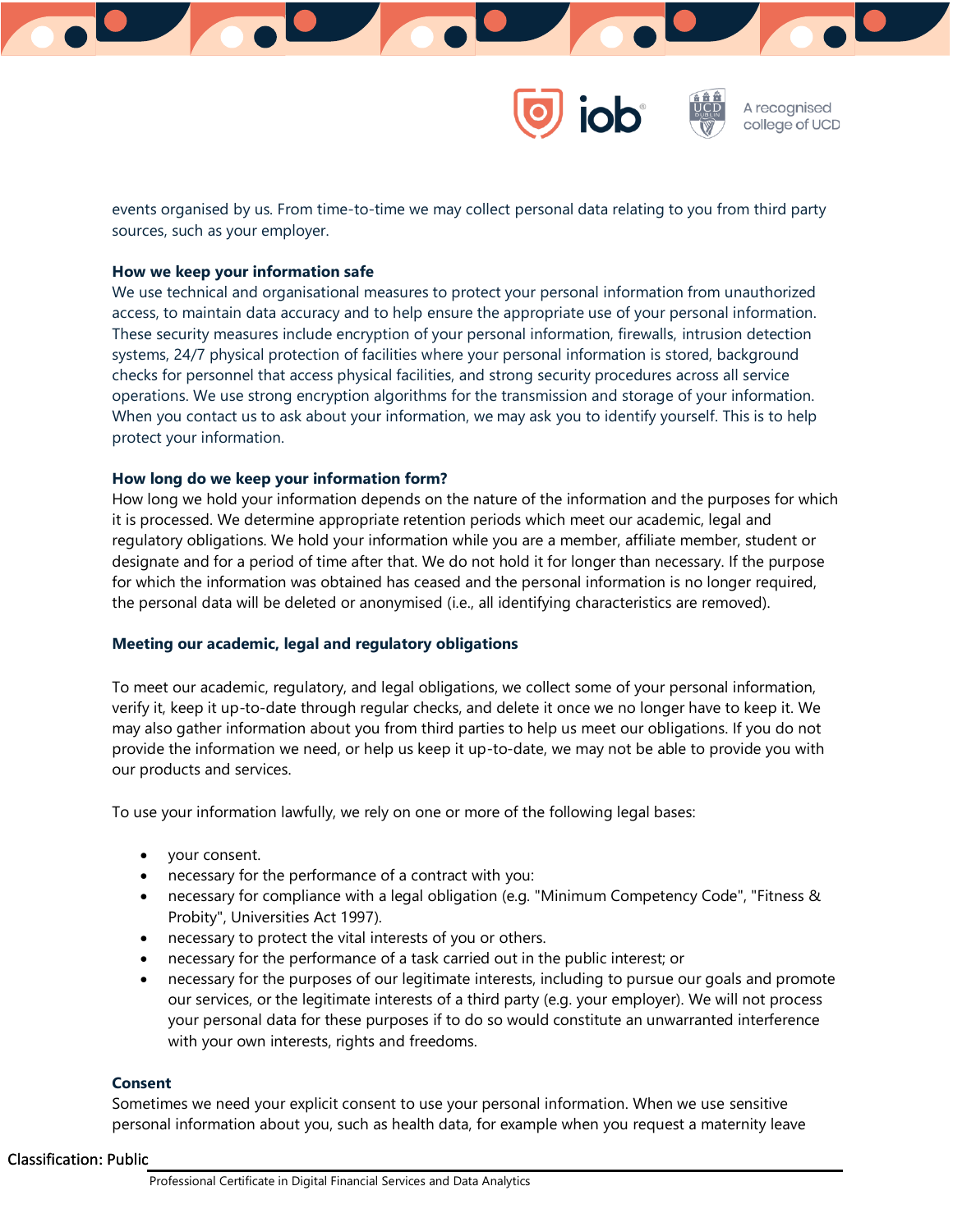



pro-rata adjustment, we may ask for your consent. Before you give your consent, we tell you what information we collect and what we use it for. You can withdraw your consent at any time by contacting us.

## **How we use your information**

We use information about you to:

- process and administer your membership, programme registrations and designations/CPD.
- create your account on IOB Learn and facilitate your use of IOB Learn in accordance with our Terms and Conditions (available here: **<https://iob.ie/terms>**).
- organise events, conferences, and webinars.
- track your professional development in respect of your stated professional goals.
- give you access to on-going learning and networking opportunities including career support.
- ensure we provide you with the best service possible, including customer support for any technical issues you may experience accessing our websites or IOB Learn.
- manage your fees.
- provide other operational supports.
- provide and promote information on our membership, education, designation and continuing professional development services.
- safeguard and promote the welfare of members.
- carry out surveys and statistical analysis.
- respond to your enquiries or complaints.
- confirm details relating to you to your employer, where they have a legitimate interest in providing or receiving those details.
- provide reference requests subject to your consent.
- tailor communications to make them relevant to any preferences that you have demonstrated.
- prevent unauthorised access to your information.
- meet our legal and regulatory obligations.
- establishing, exercising, or defending legal claims; and
- identify ways we can improve our products and services to you.

To provide our products and services under the terms and conditions we agree between us, we need to collect and use personal information about you. If you do not provide this personal information, we may not be able to provide you with our products and services.

# **Your information and third parties**

Sometimes we share your information with trusted third parties. For example, we share information with:

- service providers (e.g. printers, auditors, legal advisors and other professional advisors).
- educational partners (e.g. U.C.D., Higher Education Authority (HEA) to facilitate the Irish National Survey of Student Engagement).
- employers (e.g. to confirm details regarding designations or programme participation, or to inform your employer where a designation is removed due to default or resignation).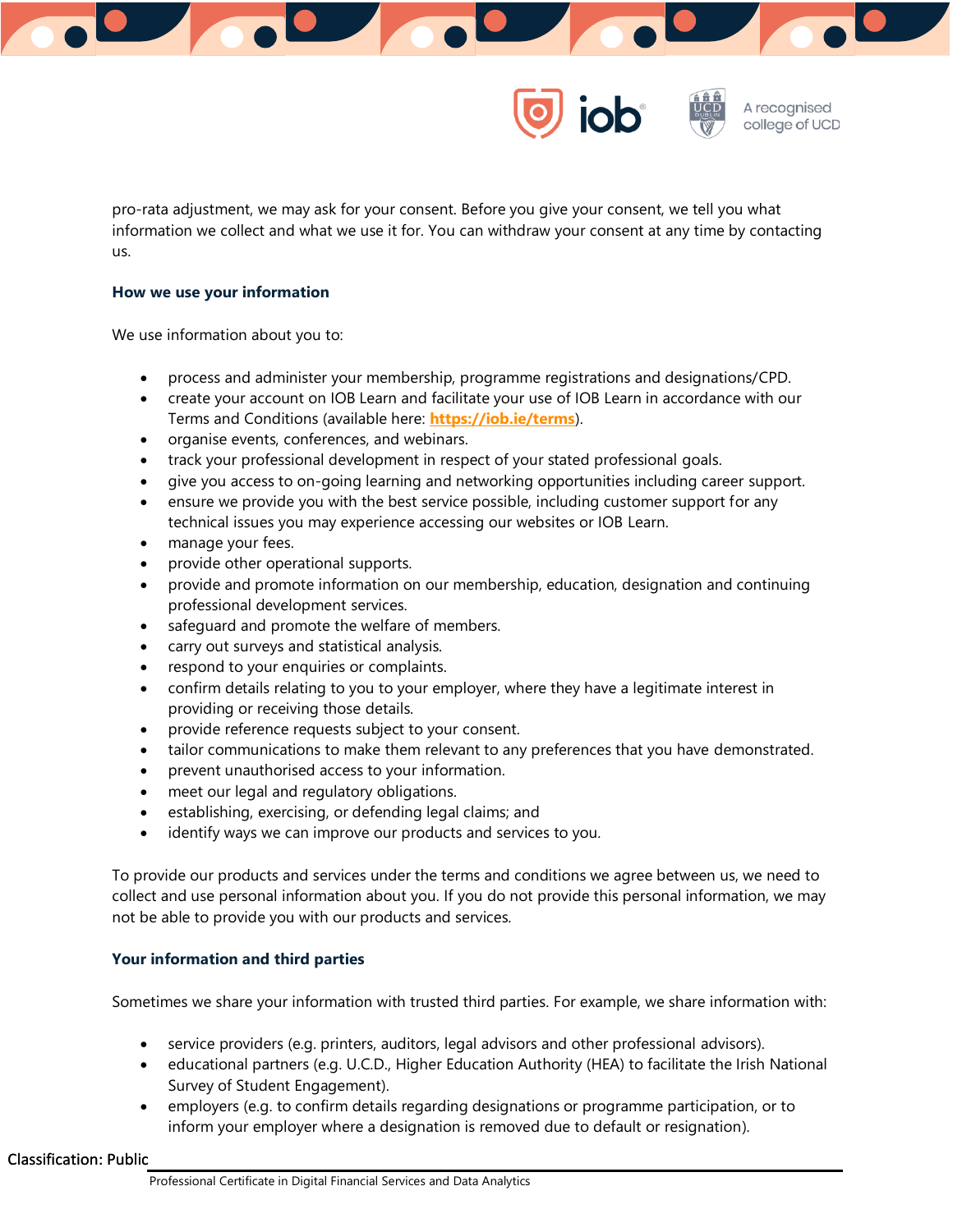



- other legal and regulatory bodies (e.g. The Central Bank of Ireland).
- Relevant funding bodies and agencies (e.g. IFS Skillnet, Skillnet Ireland, Financial Services Ireland, Department of Employment Affairs and Social Protection) that support or sponsor your education. Please note that once registered and where appropriate, fees will be claimed from the relevant funding body.
- Information and Communications Technology (ICT) and information security providers.

We may also share information with third parties to meet any applicable law, regulation, or lawful request, including with law enforcement agencies, which may be either in or outside Ireland or to deal with any claim or dispute that may arise.

We expect these third parties to have the same levels of information protection that we have. In some cases we share information via systems that we control and where we do this, we require the third-party recipients to comply with appropriate terms and conditions that govern access to those systems.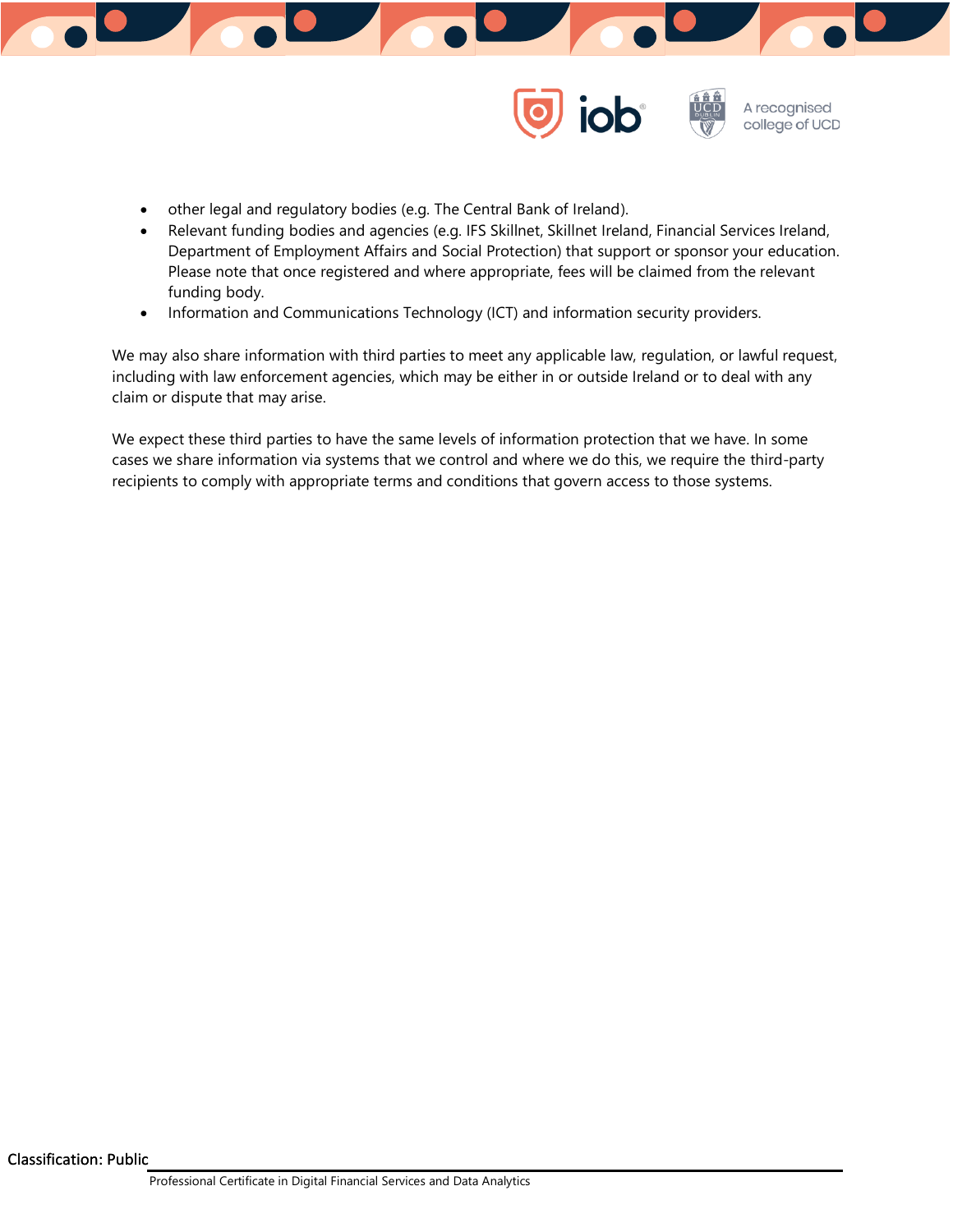



## **Your personal information rights.**

When your personal information is handled by IOB in relation to a product or service, you are entitled to rely on a number of rights. These rights allow you to exercise control over the way in which your personal information is processed, subject to applicable exemptions.

For example, we may help you in:

**Accessing your personal information**: You can ask us for a copy of the personal information we hold about you.

**Correcting and Updating your personal information**: If you believe that any personal information, we hold about you is inaccurate or out of date, you can look for the information to be corrected at any time.

**Withdrawing consent**: You can change your mind wherever you give us your consent, such as for direct marketing, or using your sensitive information, such as medical or biometric data.

**Restricting our use of your personal information**: You have the right to restrict our use of your personal information in certain circumstances, such as where our use of it is not compliant with applicable law.

**Objecting to our use of your personal information:** You have the right to object to us using your personal information, where we are doing so based on this being necessary for the performance of a task carried out in the public interest or for the purposes of a legitimate interest. Where you exercise this right to object, we will be obliged to stop using your personal information in that way, unless there are compelling legitimate grounds for us to continue to do so, despite your objection.

**Not to be subject to automated decision making**: You have a right (subject to limited exceptions) not to be subject to a decision based solely on automated processing of information, including profiling, which produced significant legal effects concerning you or otherwise significantly affects you.

**Deleting your information** (your right to be forgotten): You may ask us to delete your personal information.

**Moving your information in electronic form (your right to Portability):** You may request (in certain cases) that your personal information is transferred to you or another organisation in digital form.

#### **How to exercise your rights**

You may execute any of these rights free of charge. You may do so by contacting us: Phone: +353 1 6116500 Email: [dataprotection@iob.ie](mailto:dataprotection@iob.ie)

When you contact us to ask about your information, we may ask you to identify yourself, this is to help protect your information. Once we are satisfied that we have effectively verified your identity, we will respond to the majority of requests without undue delay and within a one-month period (i.e., 30 calendar